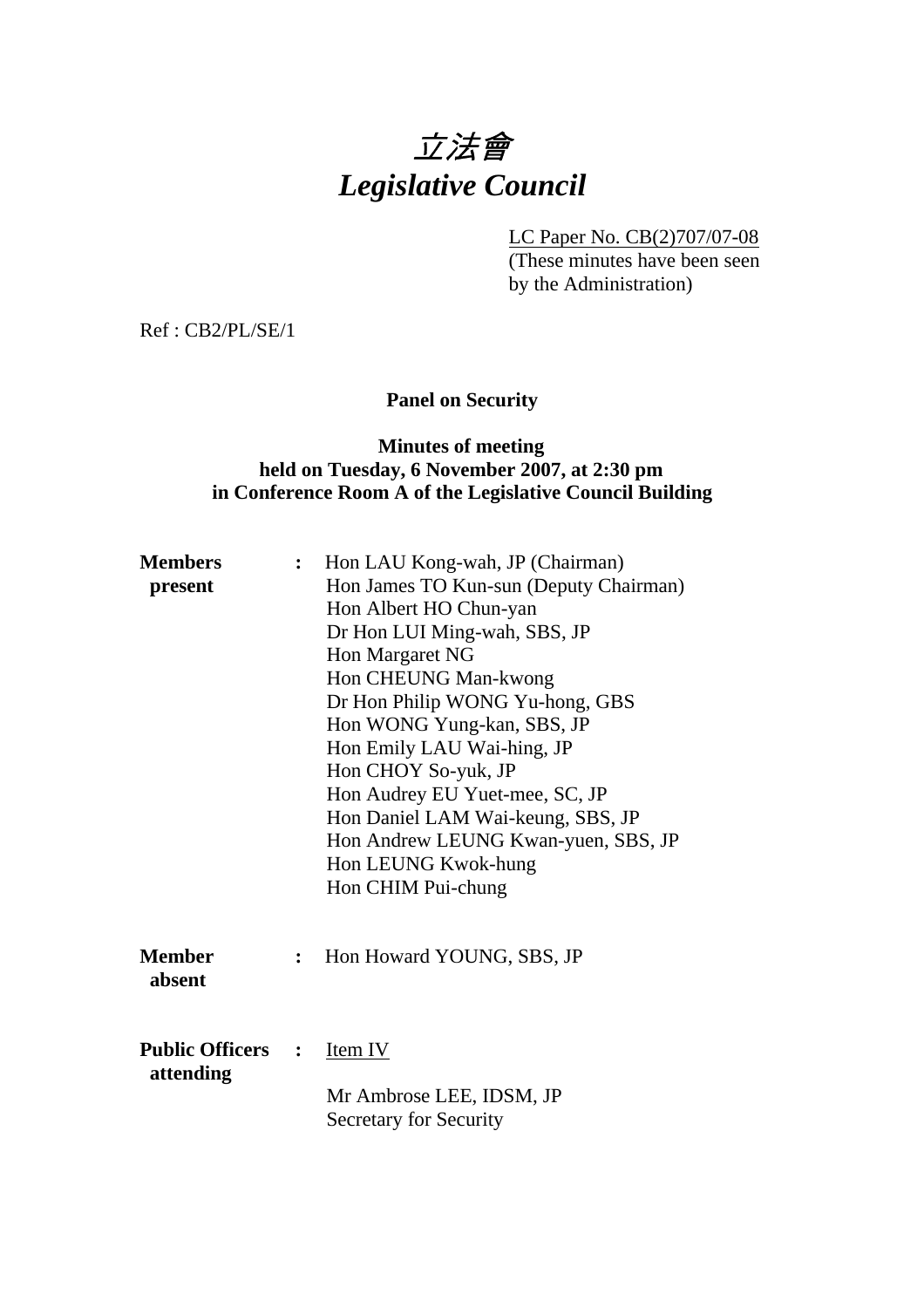Ms Grace LUI Deputy Secretary for Secretary

Ms CHAN Kit-ling, Maisie Administrative Assistant to Secretary for Security

Miss Catherine YIP Assistant Secretary for Security

Mr Charles CHOW Project Director (Acting) Architectural Services Department

Item V

Mr Ambrose LEE, IDSM, JP Secretary for Security

Ms CHANG King-yiu, JP Permanent Secretary for Security

Mrs Jessie TING, JP Deputy Secretary for Security

Ms CHAN Kit-ling, Maisie Administrative Assistant to Secretary for Security

Mrs Apollonia LIU Principal Assistant Secretary for Security

Mr Ian WINGFIELD Solicitor General

Mr Godfrey KAN Senior Government Counsel

**Clerk in :** Mrs Sharon TONG  **attendance** Chief Council Secretary (2)1

**Staff in :** Mr LEE Yu-sung  **attendance** Senior Assistant Legal Adviser 1

> Mr Raymond LAM Senior Council Secretary (2) 5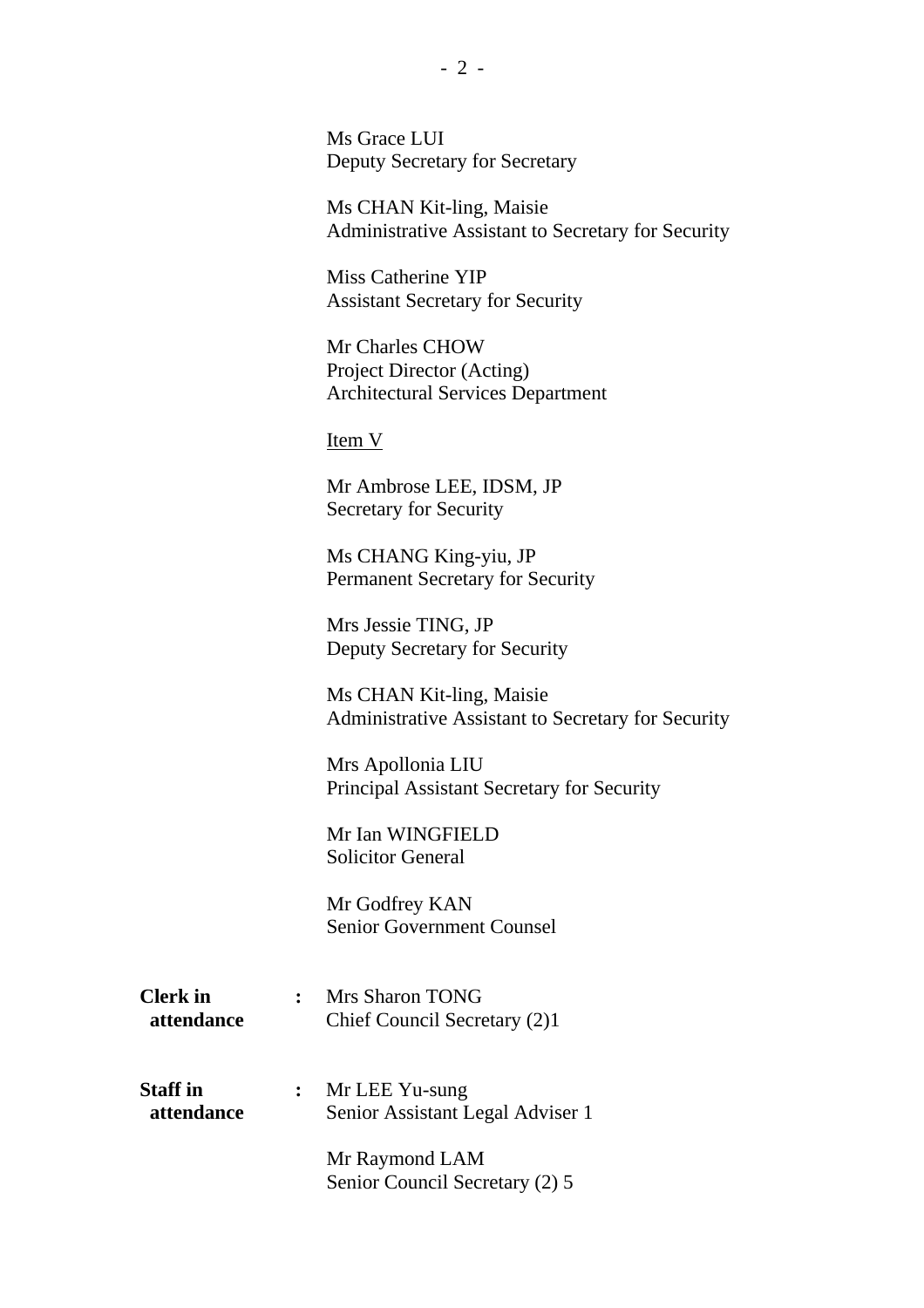Miss Helen DIN Legislative Assistant (2) 1

Action

### **I. Confirmation of minutes of previous meeting**  (LC Paper No. CB(2)156/07-08)

The minutes of the meeting held on 11 October 2007 were confirmed.

### **II. Information paper issued since the last meeting**  (LC Paper No. CB(2)224/07-08(01))

2. Members noted that a paper provided by the Administration on the alleged taking of alcoholic drinks by firemen on duty and the findings of its investigations into the case had been issued since the last meeting.

# **III. Date of next meeting and items for discussion**

(LC Paper No. CB(2)181/07-08(01) and (02))

3. The Chairman reminded members that the following had been agreed at the special meeting on 30 October 2007 -

- (a) the item "Police's practices regarding handling of searches of detainees" would be further discussed at the meeting in December 2007 and interested organisations would be invited to the meeting to give their views on the item; and
- (b) the item "Review Report on the Use of Handguns in the Hong Kong Police Force" be deferred to the meeting in December 2007.

4. Members agreed that the two items referred to in paragraph 3 above would be discussed at the next meeting to be held on 4 December 2007 at 2:30 pm.

5. Members agreed that the item "Legislative proposal to implement the obligations on extradition under the Regional Cooperation Agreement on Combating Piracy and Armed Robbery against Ships in Asia" originally scheduled for discussion at the regular meeting in December 2007 would be deferred to the regular meeting in January 2008.

6. Since a special meeting of the Finance Committee would be held on 1 April 2008, members agreed that the regular meeting in April 2008 would be scheduled for 8 April 2008 at 10:45 am. Since 1 July 2008 was a public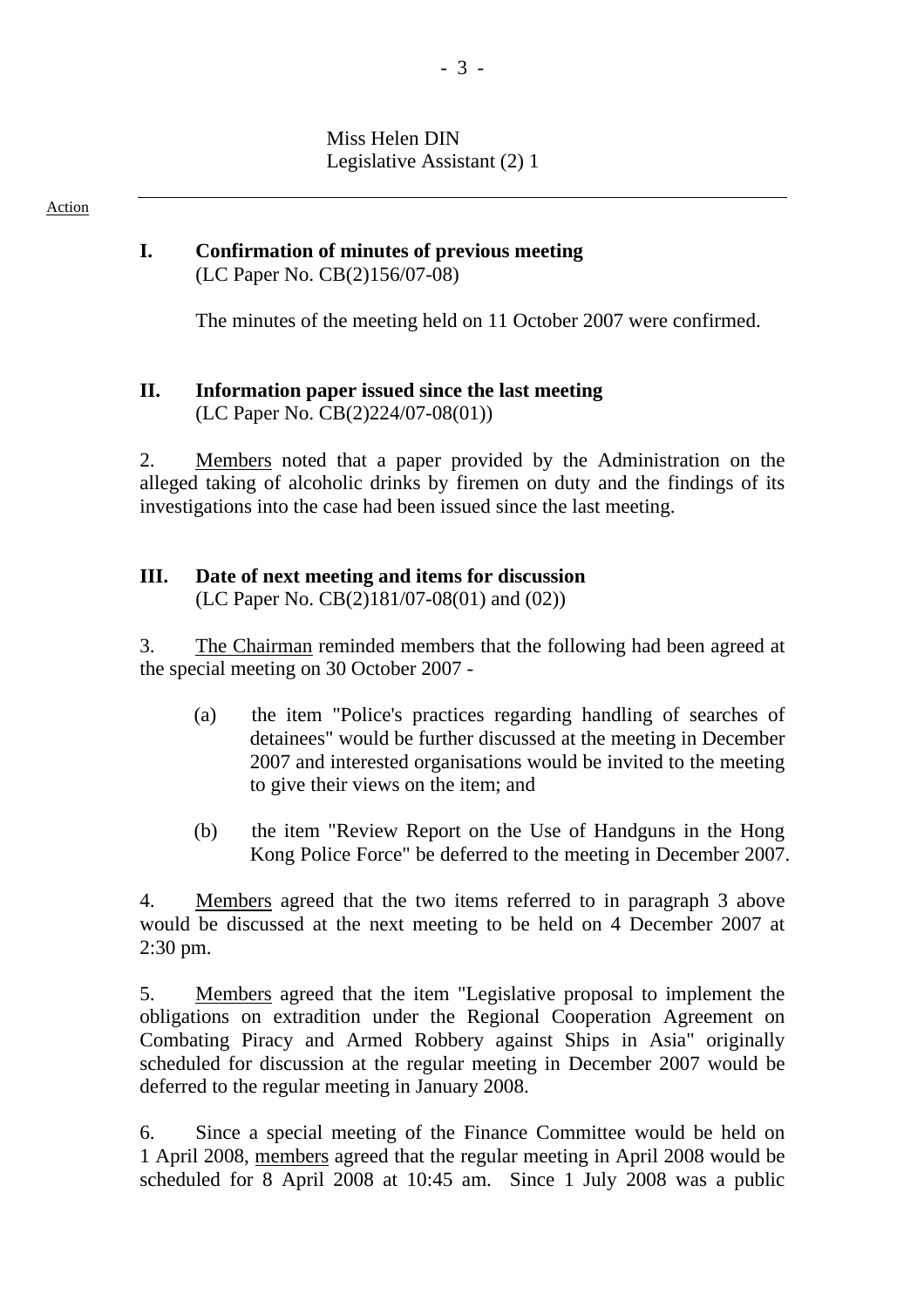holiday, members also agreed that the regular meeting in July 2008 would be held on 8 July 2008 at 10:45 am.

(*Post-meeting note* : With the concurrence of the Chairman, the meeting on 8 April 2008 has been rescheduled to 10 April 2008 at 2:30 pm to avoid a clash with a meeting of the Panel on Financial Affairs.)

### **IV. Updates on Shenzhen Bay Port Control Point and Land Development Cost of Hong Kong Port Area (**LC Paper No. CB(2)249/07-08(01))

7. Members noted that the phrase "9,000  $\overline{\pi}$ " in paragraph 14 of the Chinese version of the Administration's paper should read "90,000  $\overrightarrow{\pi}$ ".

8. Secretary for Security (S for S) briefed members on the utilisation of the Shenzhen Bay Port (SBP), matters relating to the cooperation between the Hong Kong Special Administrative Region Government (HKSARG) and the Shenzhen Municipal People's Government (SZG) and the funding for land development of the Hong Kong Clearance Area of SBP.

9. The Deputy Chairman asked whether the Administration had consulted experts in Mainland laws and Mainland projects when examining the items referred to in paragraph 16 of the Administration's paper.

10. Deputy Secretary for Security (DS for S) responded that the Department of Justice had consulted legal experts in Mainland laws before advising on the items relating to land requisition in paragraph 16 of the Administration's paper. She said that the relevant regulations and fees in the Mainland on which the items were based had been set out in Annex C to the Administration's paper. A copy of the relevant documents had been deposited with the Legislative Council Secretariat for perusal by interested members.

11. The Deputy Chairman asked whether the land use restrictions on the returned land and auctioned land referred to in paragraph 16(g) of the Administration's paper had been taken into consideration when calculating the land premium foregone for the returned land. He expressed concern that the land price of the reclaimed land, which might be subject to more development restrictions, might not be comparable to that of the auctioned land in the Nanshan area.

12. DS for S responded that the land premium forgone for the returned land was calculated based on the average of actual auctioned prices of three pieces of auctioned residential lands in the Nanshan area in 2001 and 2002. Land use restrictions and land valuation arising from other circumstantial factors were not adopted.

Action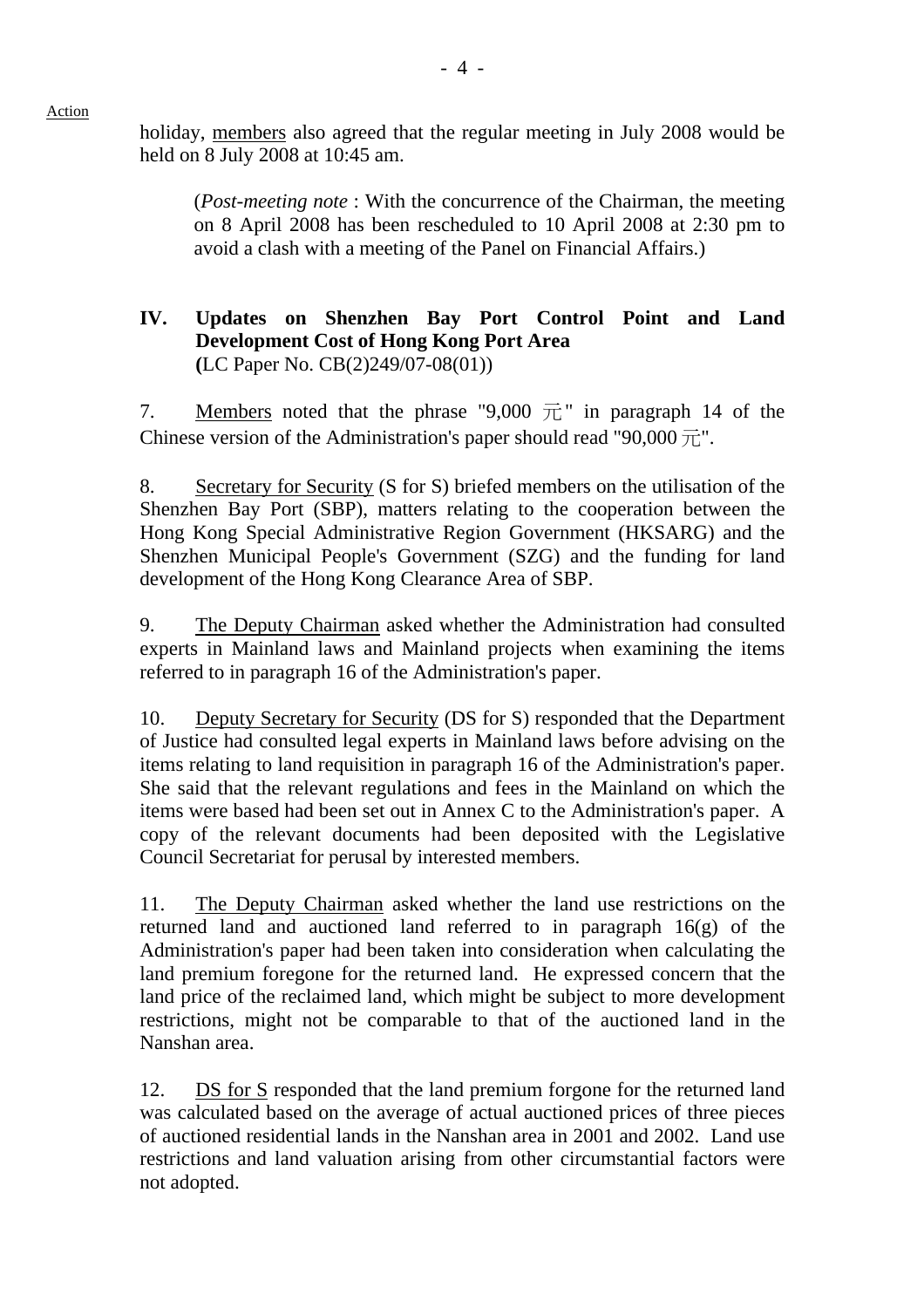13. Referring to paragraph 16(d) of the Administration's paper, Mr WONG Yung-kan said that although compensation had been made for the removal of oyster beds in Shenzhen waters, some of these oyster beds had been moved to the Hong Kong waters outside Lau Fau Shan. He expressed concern that compensation might have to be paid again for these oyster beds when there was a need for clearance of the oyster beds in Lau Fau Shan in the future.

14. DS for S responded that the Administration could not verify whether any oyster beds previously located in Shenzhen waters had been moved to Hong Kong waters. She would obtain information on whether there were plans for development of the waters outside Lau Fau Shan from the relevant Department.

15. Ms Emily LAU asked whether the compensation for removed oyster beds referred to in paragraph 16(d) of the Administration's paper was supported by payment records. DS for S replied that there was receipt showing that the Shenzhen side had made the payment for the water clearance fee, the HKSAR's share of which was about RMB¥7 million. Ms LAU said that the Administration should maintain such payment records to prevent duplication of compensation for oyster beds in the future.

16. Ms Emily LAU asked whether the Administration had verified whether the woodland in the area referred to in paragraph 16(f) of the Administration's paper had been restored. DS for S responded that although the Administration had not verified whether the woodland had been restored, it had verified that the forest restoration fee was calculated in accordance with the relevant Mainland regulations.

17. Referring to paragraphs 14 and 16(g) of the Administration's paper, Ms Emily LAU asked why HKSARG had to pay RMB¥ 5.11 million for the use of waters as well as RMB¥ 487.52 million for land premium foregone for the returned land.

18. DS for S responded that units using a particular area of waters in Guangdong Province for development purposes for three months or more were required to pay a fee for use of waters. Regarding paragraph  $16(g)$  of the Administration's paper, she explained that SZG had reserved for the requisitioned unit an area of returned land equivalent to 10% of the area of the requisitioned land. As the requisitioned unit was only required to pay 10% of the prevailing market land price for the returned land, the remaining 90% was regarded as the land cost loss for the returned land. She informed members that although the area of returned land had subsequently been revised to a level of 10% to 15% of the area of the requisitioned land, the Shenzhen side had agreed to adopt 10% as the basis for calculating the area of the returned land. She added that compensation was required for the requisition of land in the area where rocks and sand were taken for reclamation works. A forest

Admin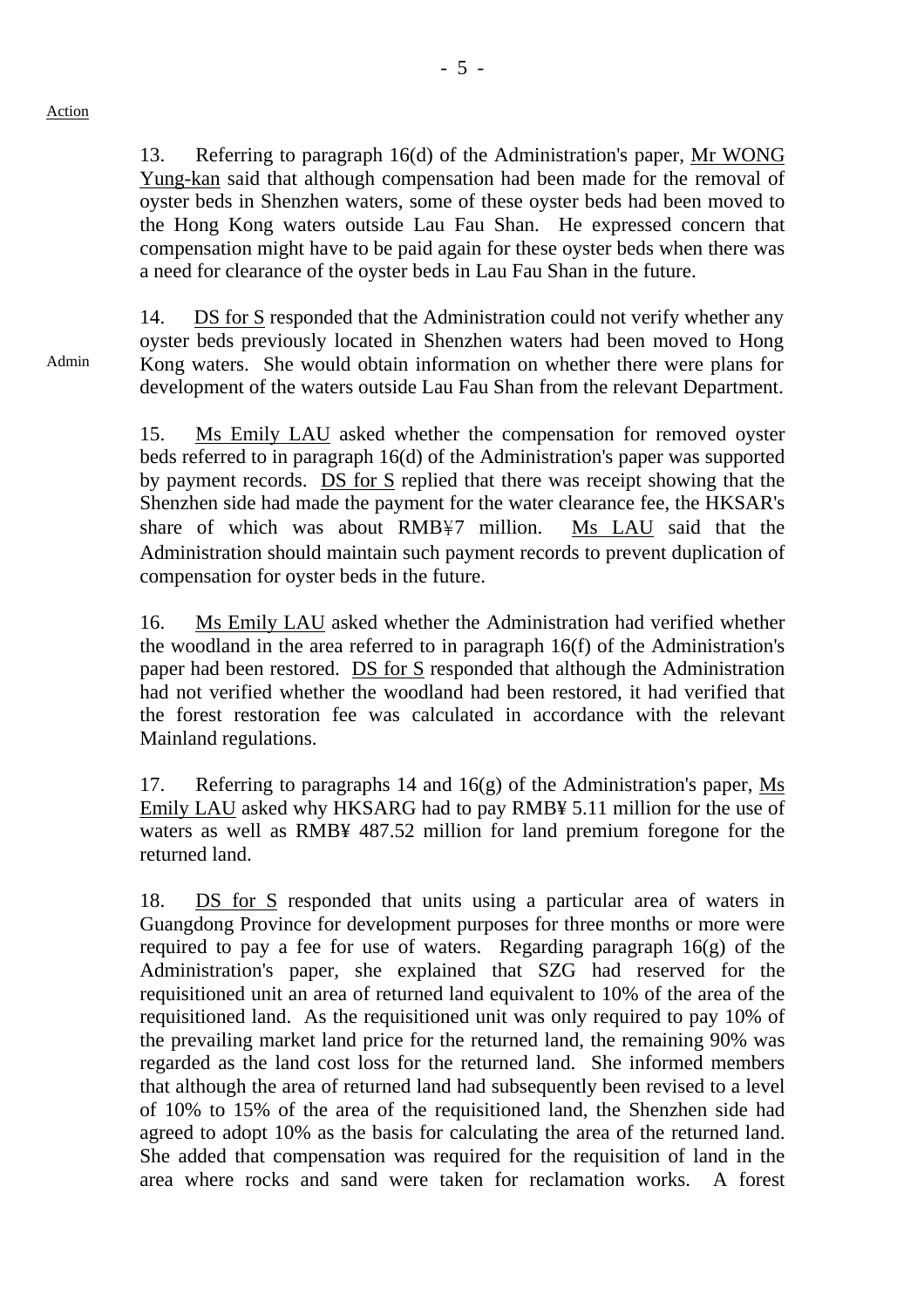Action

restoration fee was payable for the restoration of woodland in the area where rocks and sand had been taken for reclamation.

Admin 19. At the request of Hon Emily LAU, DS for S undertook to provide detailed information on the computation of costs for items referred to in paragraphs 14 and 16(a) to (g) of the Administration's paper as well as the Mainland regulations on which such costs were based. The Deputy Chairman requested the Administration to provide information on the sizes of land referred to in paragraph 16 of the Administration's paper. He also requested the Administration to explain in detail the costs related to the items referred to in paragraph 16(c) and (g) of the Administration's paper.

> 20. The Deputy Chairman said that although the auctioned land price referred to in paragraph 16(g) of the Administration's paper dated back to 2001 and 2002, the "Notice by the Guangdong Provincial Land and Resources Department Regarding Matters Relating to Launching Reform of Land Requisition System" referred to in item 6 of Annex C to the Administration's paper appeared to be issued in 2005. He requested the Administration to explain in writing whether the Notice had any retroactive effect.

21. Dr LUI Ming-wah said that the Administration should provide information on the area of pre-existing land and area of reclaimed land occupied by the Hong Kong Port Area (HKPA), so that members could have a better idea of the land cost per square metre.

22. DS for S responded that the total area of the reclaimed land was about 1.57 million square metres and Hong Kong shared 32.04% of the reclaimed land. This, together with the ratio of 36.92% for the fees shared by the Hong Kong side for filling works, gave an overall share of about 33% for the cost to be borne by the Hong Kong side. The Chairman requested the Administration to provide information on the total reclamation cost and the reclamation cost borne by the Hong Kong side.

23. Dr LUI Ming-wah asked why HKSARG had chosen to lease but not purchase the land occupied by HKPA.

24. DS for S responded that according to the "Official Reply of the State Council Concerning the Area of the Hong Kong Port Area at the Shenzhen Bay Port over which the Hong Kong Special Administrative Region is Authorized to Exercise Jurisdiction and the Land Use Period" issued on 30 December 2006, the land use right of HKPA should be acquired by HKSAR by way of a lease. She added that HKSARG and SZG had agreed in principle that HKSARG would pay an annual rental and be responsible for the land development costs for HKPA.

Admin

Admin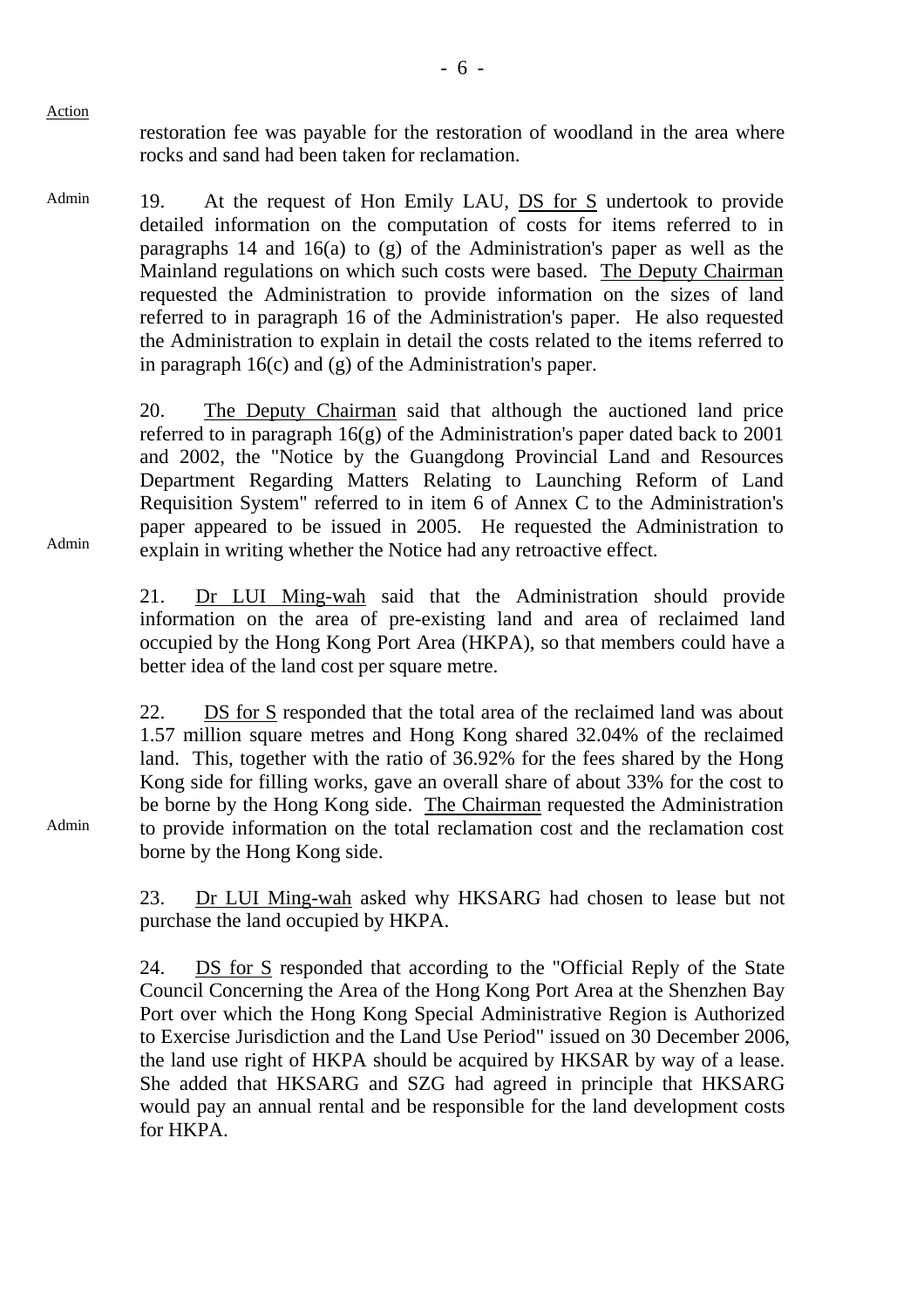25. Dr LUI Ming-wah asked whether the annual rental could be fixed at an agreed level for 30 or 40 years, given that the Hong Kong side had shared the land development cost. Mr WONG Yung-kan asked whether the Administration had assessed the possible increase in annual rental of HKPA.

26. DS for S responded that it had been agreed between the Hong Kong side and the Shenzhen side that the rental would be adjusted once every five years. It had also been agreed that the range of adjustment, which should not exceed ±30%, would be the average change in percentage of the benchmark land premium published by Shenzhen City in the five years immediately before 1 May of the year when the adjustment was made.

27. Miss CHOY So-yuk asked whether the environmental standards adopted by the Hong Kong side or the Mainland side had been used in environment impact assessments (EIA) of the project. She asked whether both sides had discussed and agreed on the EIA standards to be adopted.

28. DS for S responded that the part of HKPA located within the boundary of Hong Kong had undergone EIA in accordance with the standards adopted in Hong Kong. The relevant assessment had been endorsed by the Advisory Council on the Environment and approved by the Director of Environmental Protection in November 2002. The part of the HKPA located within the boundary of Shenzhen had undergone EIA in accordance with the standards adopted in the Mainland. She added that the Co-operation Arrangement on Major Issues Relating to Shenzhen Bay Port signed by the Hong Kong side and Shenzhen side covered environmental aspects. A copy of the document had been deposited with the Legislative Council Secretariat for perusal by interested members.

29. Miss CHOY So-yuk said that the same EIA standards should be adopted for similar projects straddling the territories of Hong Kong and the Mainland in the future.

30. Mr LEUNG Kwok-hung said that the Administration should provide members with copies of the papers provided by the Shenzhen side on land development cost. He considered that representatives from SZG should attend the meeting to answer questions raised by members.

31. S for S said that HKPA was developed by the Shenzhen side in compliance with Mainland regulations. He considered it inappropriate to scrutinise the Mainland regulations or invite representatives from SZG to the meeting. He said that the Administration had held a series of meetings with the Mainland side before reaching an agreement on the land development cost to be borne by the Hong Kong side. Assessments conducted by the Administration indicated that the cost was reasonable. The payment and compensation records had been audited by the Shenzhen Municipal Audit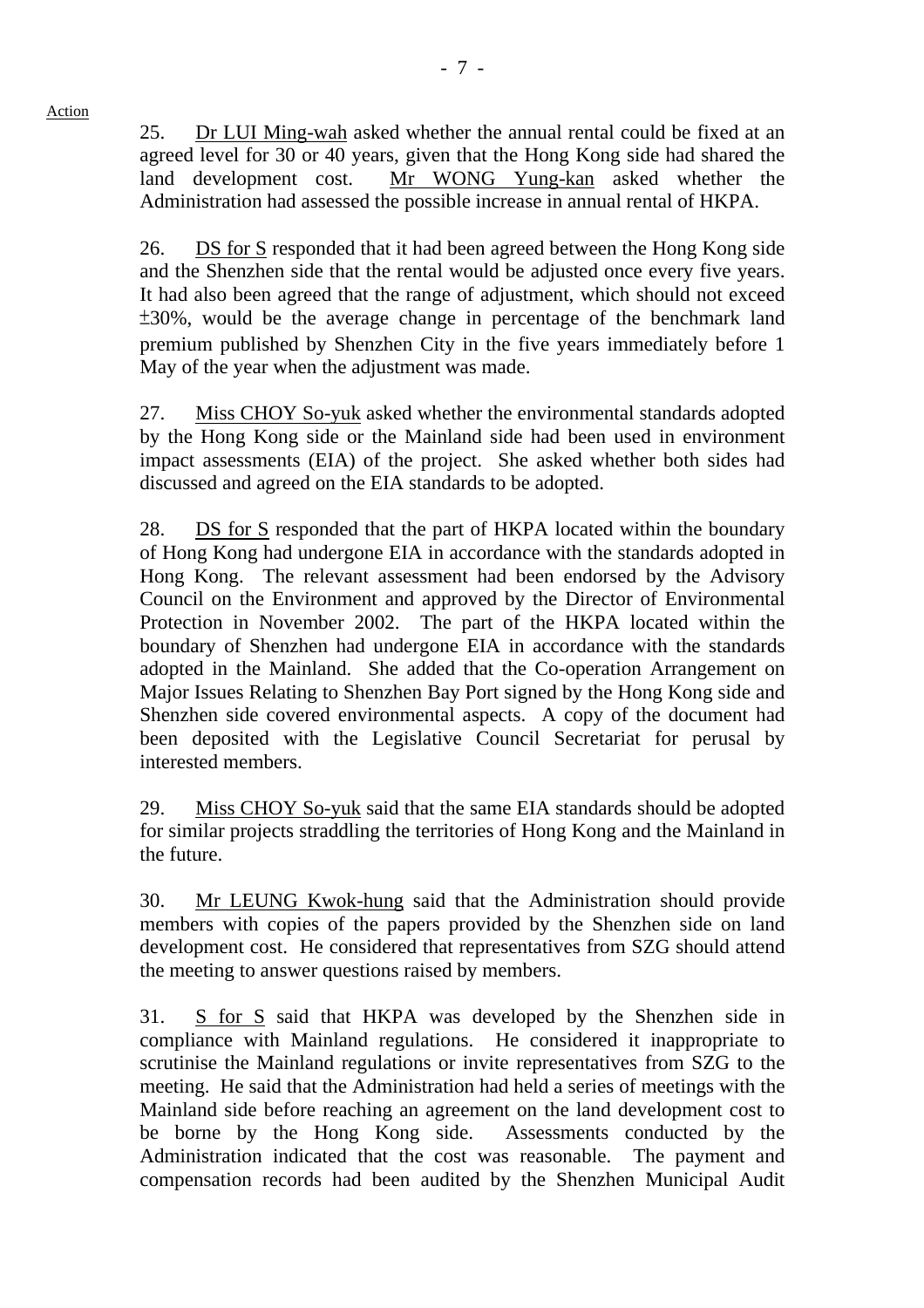Commission and examined by HKSARG. DS for S added that although the discussions between the Hong Kong side and the Shenzhen side on the cost could not be disclosed, a copy of the agreements entered into by the two sides had been deposited with the Legislative Council Secretariat for perusal by

Admin 32. The Chairman requested the Administration to provide its response to the issues raised and information sought by members when submitting the funding request to the Public Works Subcommittee.

Action

interested members.

### **V. Results of study of matters raised in the Annual Report 2006 to the Chief Executive by the Commissioner on Interception of Communications and Surveillance**  (LC Paper No. CB(2)181/07-08(03))

33. S for S briefed members on the results of the Administration's study of issues raised in the 2006 Annual Report (the Report) of the Commissioner on Interception of Communications and Surveillance (the Commissioner).

34. The Deputy Chairman said that as persons whose communication was intercepted were unaware of the operations being conducted, law enforcement agencies (LEAs) should act strictly in accordance with the law when conducting such operations. Referring to paragraph 10.19 of the Report, he said that the discontinuance of interception of a wrong telephone line should not be reported as discontinuance of interception on the ground that there was no further value to continue with the interception. He considered that law enforcement officers should be strictly required to provide comprehensive and accurate information to panel judges.

35. S for S responded that while the intentional hiding of information from, or provision of incorrect information to, panel judges would be totally unacceptable, he had discussed the case in question with the senior management of the LEA concerned and considered that there was no such ill intention. This notwithstanding, the Administration had revised the Code of Practice to require LEAs to give the full reasons to panel judges when reporting on discontinuance of operations. Measures had also been introduced to expedite the detection of a wrong interception.

36. Referring to paragraph 10.16 of the Report, the Deputy Chairman asked about the security measures which were identified to have room for improvement.

37. S for S responded that while he did not have access to all the information accessible to the Commissioner under the Interception of Communications and Surveillance Ordinance (Cap 589) (ICSO), he believed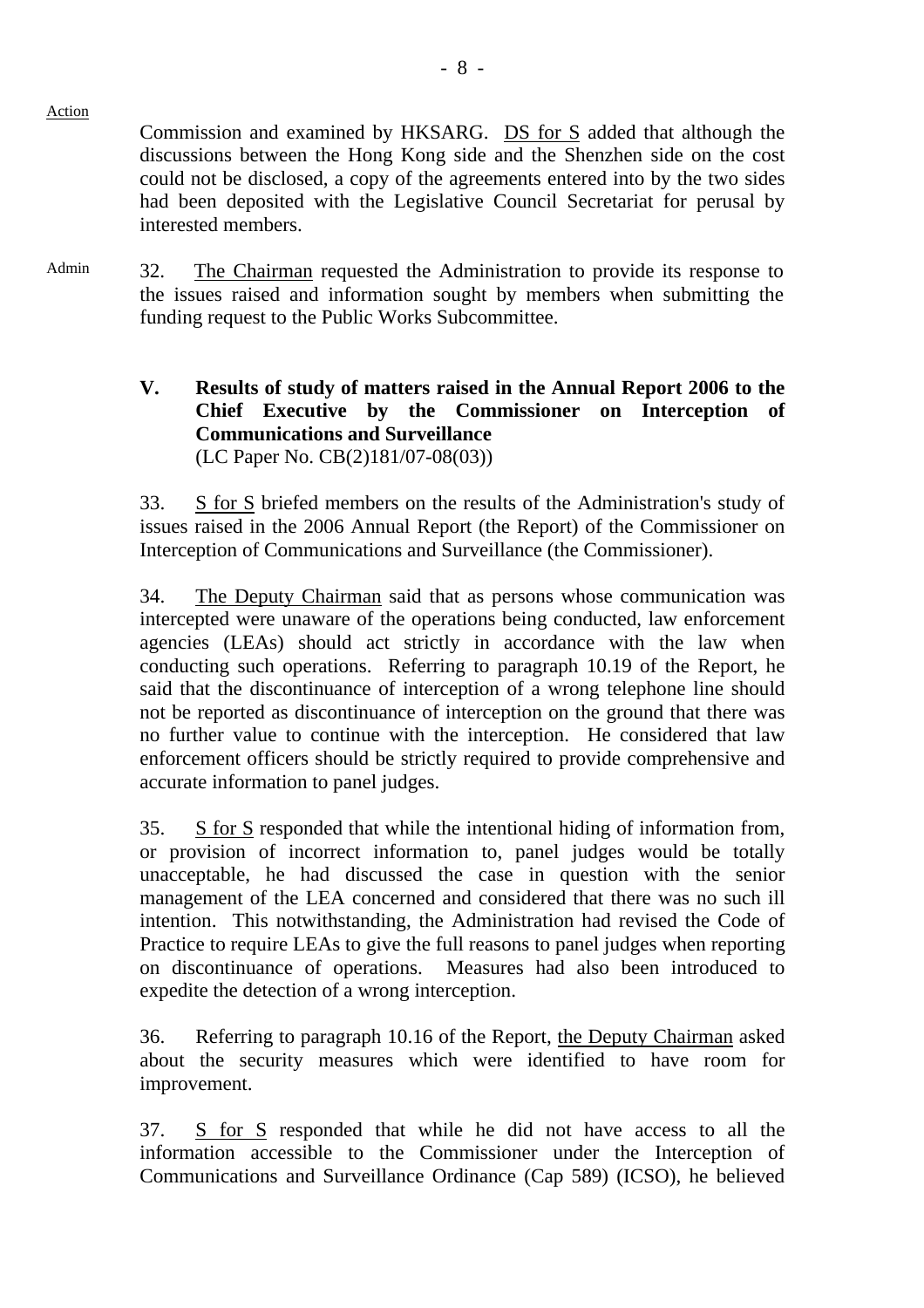Action

that the Commissioner had disclosed as much information as could be disclosed.

38. Referring to Chapter 13 of the Report, Mr Albert HO expressed grave concern that LEAs and panel judges had different interpretations on a number of provisions in ICSO. He queried why LEAs disagreed with the views of panel judges regarding the powers of a panel judge to partially revoke the authorisations that had been granted, to impose additional conditions when confirming an emergency authorisation and to revoke a device retrieval warrant. He asked whether the additional conditions imposed by a panel judge when confirming an emergency authorisation were disregarded by LEAs.

39. Solicitor General (SG) responded that so far there had not been any application for the issue of an emergency authorisation. He said that ICSO did not provide for panel judges to impose conditions when confirming an emergency authorisation. However, a panel judge could refuse to confirm the emergency authorisation and order that the emergency authorisation was to have effect subject to the variations specified by him or order that the authorisation be revoked.

40. S for S stressed that the Administration fully respected the views of the Commissioner and panel judges. He said that differences in the interpretation of provisions in legislation were not uncommon. On the provisions in question, the Administration had consulted the Department of Justice, which had endorsed the Administration's interpretations. He added that the Administration had revised the Code of Practice to address the issues raised in the Report as far as possible.

41. Ms Margaret NG shared the views of Mr Albert HO. Referring to paragraph 6.19 of the Report, she expressed concern that law enforcement officers might consider panel judges' attitude an unnecessary hindrance to their investigation work. She asked how the Administration would tackle the differences in interpretation between panel judges and law enforcement officers and whether a review on ICSO would be conducted. She said that a sunset provision should have been included in ICSO.

42. S for S responded that LEAs were aware of the role of panel judges and had been doing their best to comply with the requirements of panel judges. He said that although no amendment had been made to ICSO, the Code of Practice had been revised where appropriate having regard to the views of panel judges. He stressed that the Administration welcomed the views of panel judges. It would conduct a comprehensive review on ICSO in 2009.

43. Ms Margaret NG queried why a review on ICSO would not be conducted until 2009. S for S responded that the issues raised by panel judges did not have any substantial impact on the operation of the existing regime.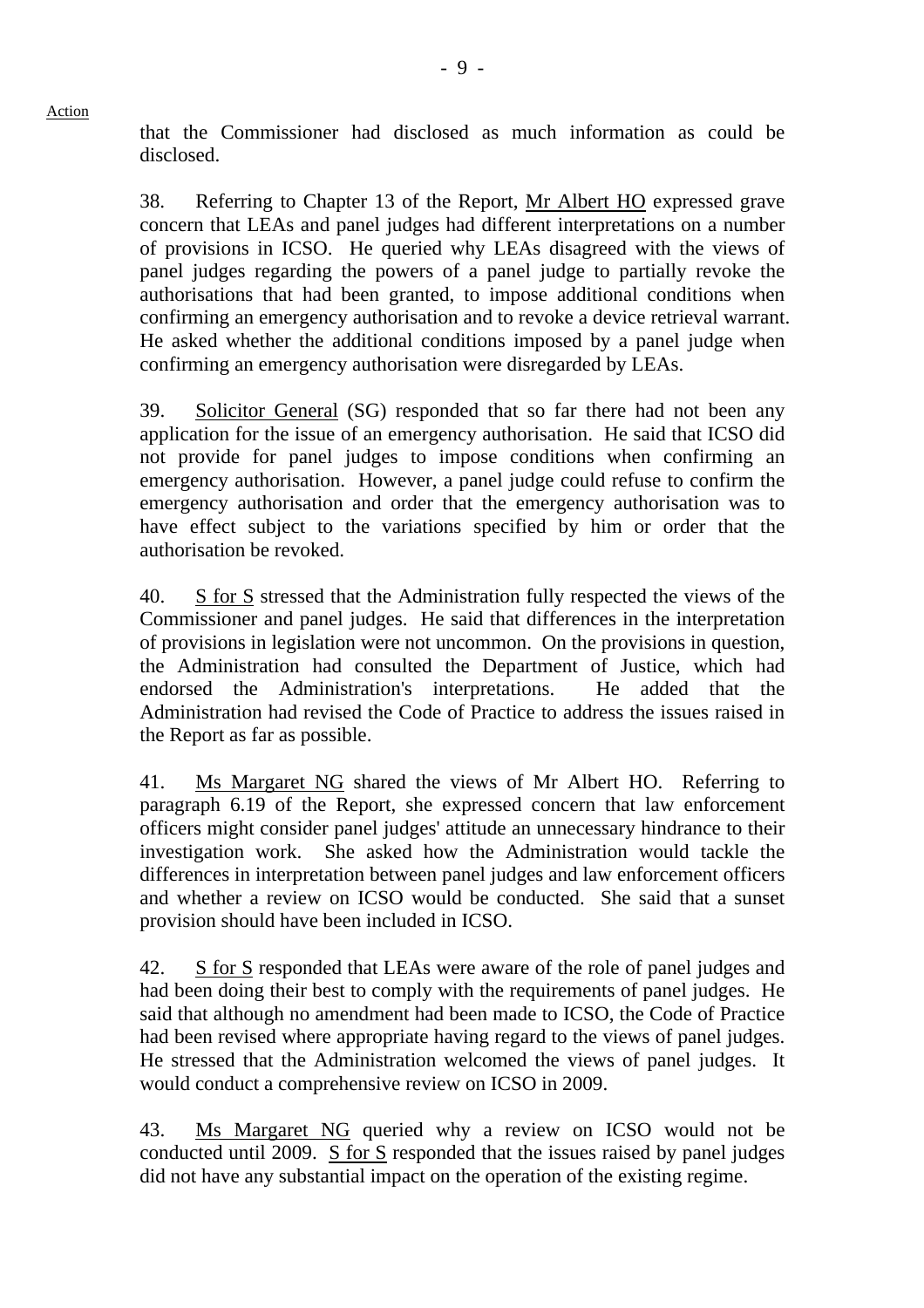44. Ms Audrey EU said that the Administration should not disregard the views of panel judges and LEAs should not act against the law.

45. SG responded that the Code of Practice, which was issued under ICSO, had been revised in the light of various suggestions and recommendations set out in the Report. The Code of Practice was binding on LEAs.

46. S for S said that the Commissioner had stated in the Report that the overall compliance by LEAs with the requirements of the ICSO was satisfactory and the Commissioner had not detected any intentional or deliberate contravention of the requirements of ICSO by any LEA or its officers. S for S added that although the Administration took the view that a panel judge was not empowered by ICSO to impose conditions when confirming an emergency authorisation, the Code of Practice had been revised to include a requirement for an authorising officer, when issuing an emergency authorisation, to impose condition as would have been imposed by panel judges when issuing judge's authorisations.

47. Ms Audrey EU queried whether all the issues raised by panel judges had already been dealt with in the revisions to the Code of Practice. She requested the Administration to provide a paper setting out the Administration's response to all the issues raised in Chapter 13 of the Report.

48. Mr LEUNG Kwok-hung expressed concern that the Administration could disregard the views of panel judges because the role of panel judges was an administrative rather than a judicial one. He considered that a sunset provision should have been included in ICSO.

49. S for S responded that the Administration respected the views of panel judges, who had been working hard to protect privacy while facilitating law enforcement for prevention and detection of crime as well as protecting public security.

50. Referring to paragraph 4 of the Administration's paper, Mr Daniel LAM asked about the actions taken by LEAs in cases where circumstances did not warrant the continuation of the operations in question.

51. S for S responded that as pointed out by the Commissioner in his report, where the LEA concerned came to the view that circumstances did not warrant the continuation of an operation, it would proactively discontinue the operation and inform the panel judge concerned as soon as practicable. This would help protect the privacy of the individual(s) concerned. As for cases involving wrong interception, the regime also provided for a notification and compensation mechanism in respect of individual(s) affected. In Case 4 of Chapter 10 of the Report, the Commissioner and the LEA concerned had tried

Admin